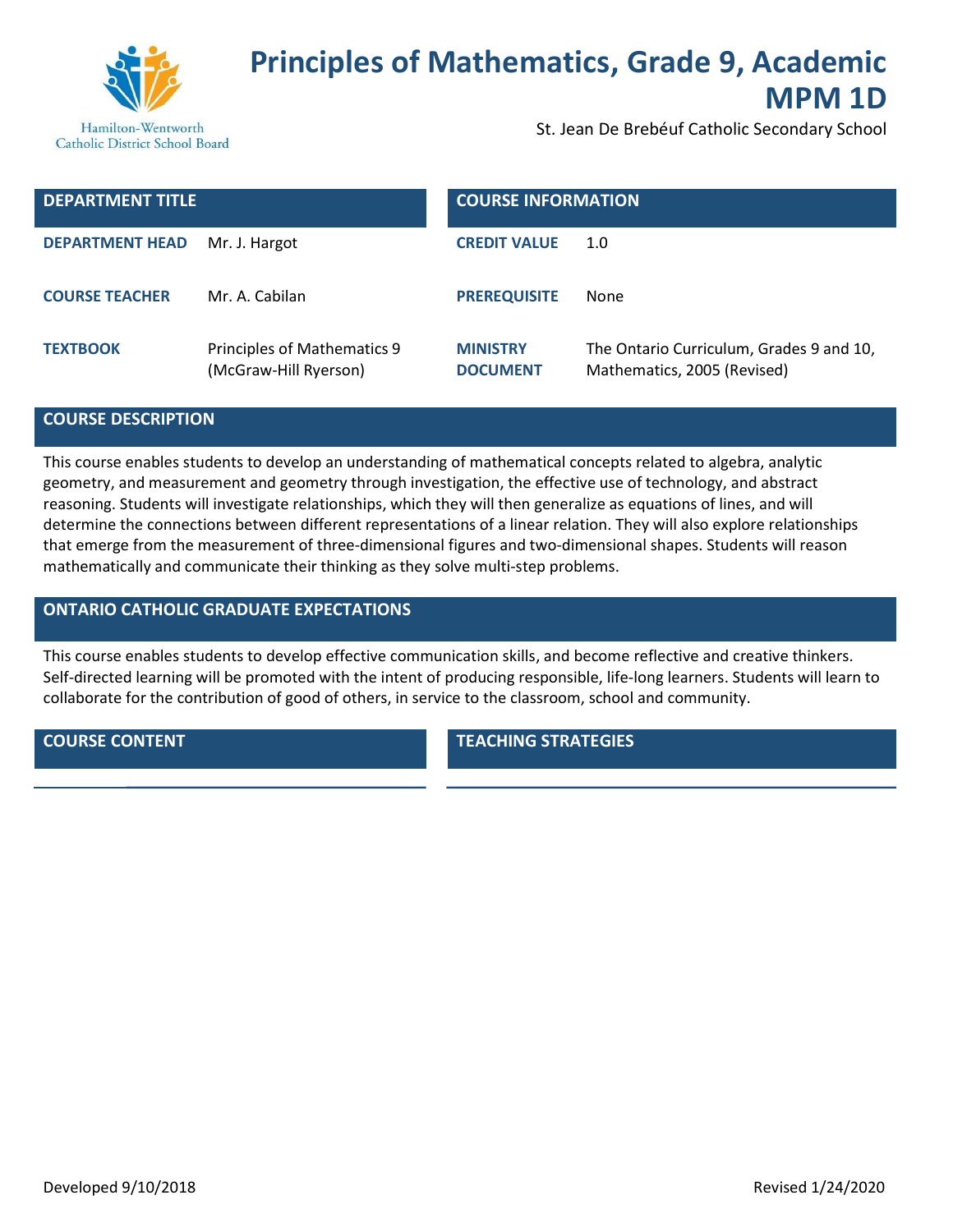| Review of Grade 8 - Number Sense<br><b>UNIT 1</b><br><b>UNIT 2</b><br>Review of Grade 8 – Ratio and Proportions | To promote student engagement and success, a variety of<br>instructional approaches and management strategies will<br>be used in the delivery of this course. These methods may<br>include, but are not limited to: |
|-----------------------------------------------------------------------------------------------------------------|---------------------------------------------------------------------------------------------------------------------------------------------------------------------------------------------------------------------|
| Polynomials<br><b>UNIT3</b>                                                                                     | using assessment practices that inform instruction<br>$\bullet$<br>establishing learning goals and success criteria<br>$\bullet$                                                                                    |
| UNIT <sub>4</sub><br>Equations                                                                                  | providing descriptive feedback<br>$\bullet$<br>implementing direct instruction of course material<br>$\bullet$                                                                                                      |
| Relations and Modelling with Graphs<br><b>UNIT 5</b>                                                            | using effective questioning techniques<br>$\bullet$<br>incorporating literacy and numeracy strategies across                                                                                                        |
| <b>Analytic Geometry</b><br><b>UNIT 6</b>                                                                       | all subject areas                                                                                                                                                                                                   |
| Angles and Geometrical Relationship<br>UNIT <sub>7</sub>                                                        | employing differentiated instruction to respond to<br>students' needs                                                                                                                                               |
| UNIT <sub>8</sub><br><b>Measurement and Geometry</b>                                                            | providing opportunities for student practice and<br>scaffolded instruction                                                                                                                                          |
| UNIT <sub>9</sub><br><b>EQAO Preparation</b>                                                                    | • using a variety of learning materials and technology<br>that meet the needs of the learner                                                                                                                        |
|                                                                                                                 |                                                                                                                                                                                                                     |

# BOARD AND MINISTRY INITIATIVES

There are many opportunities to integrate a variety of board and ministry initiatives in the classroom. In the spirit of Each Belongs, teachers create a safe and supportive environment where all students feel included and respected. Teachers plan rich tasks, select diverse texts, and engage students in experiences that allow them to explore a variety of topics such as Environmental Education, First Nations, Metis, and Inuit Studies, Healthy Relationships, Equity and Inclusive Practices, Financial Literacy, and Career and Life Planning.

# OVERALL CURRICULUM EXPECTATIONS

### NUMBER SENSE AND ALGEBRA LINEAR RELATIONS

By the end of this course, students will:

- demonstrate an understanding of the exponent rules of multiplication and division, and apply them to simplify expressions;
- manipulate numerical and polynomial expressions, and solve first-degree equations.

By the end of this course, students will:

- apply data-management techniques to investigate relationships between two variables;
- demonstrate an understanding of the characteristics of a linear relation;
- connect various representations of a linear relation.

### ANALYTIC GEOMETRY **MEASUREMENT AND GEOMETRY**